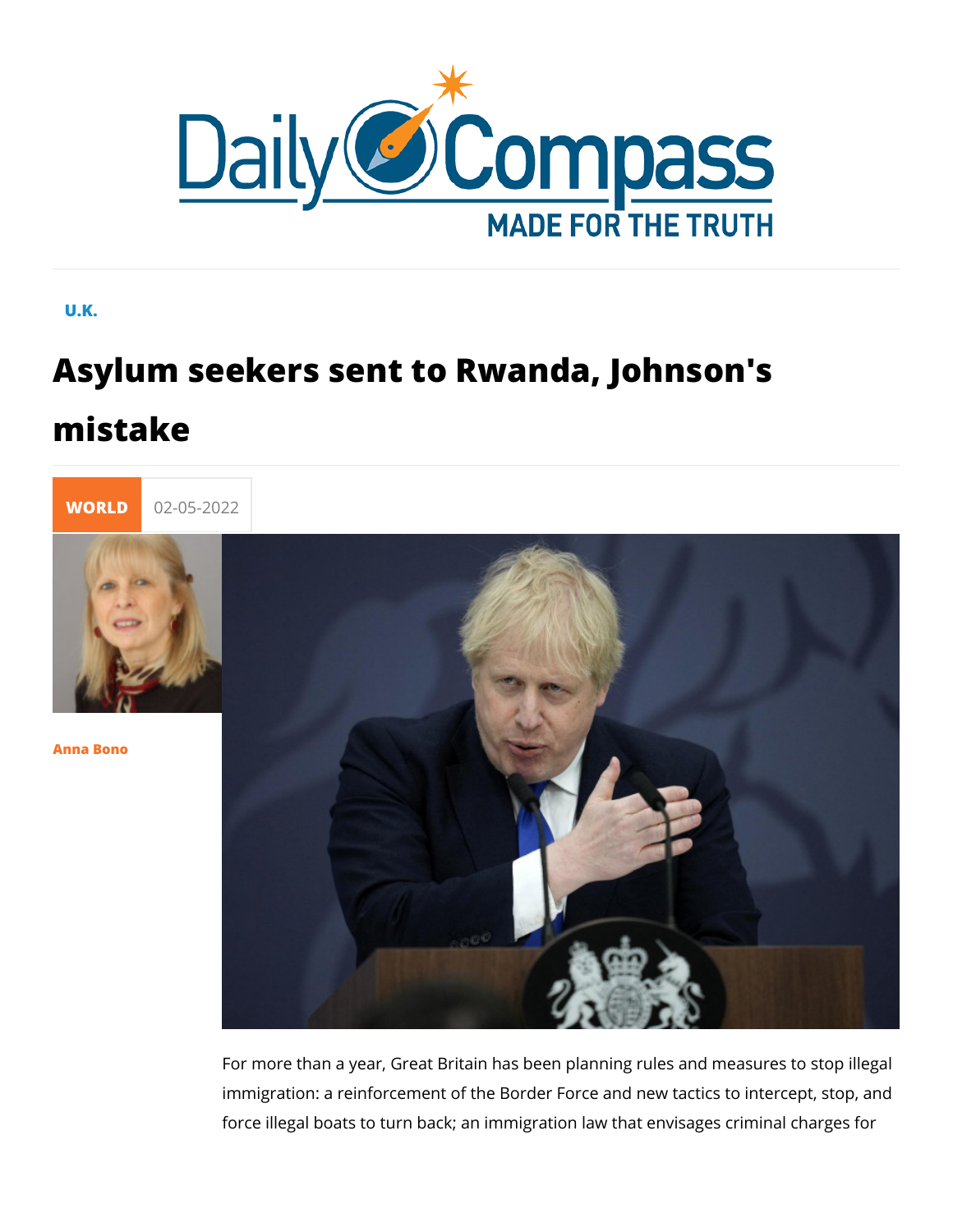migrants who arrive in the country deliberately without documents, and prison sentences of up to life imprisonment for those who work in organisations that manage illegal travel; and the creation abroad, not on British soil, of reception centres for asylum seekers.

**Criticism immediately poured in: from France, which London accuses of not** 

**playing its part** by monitoring the coasts from which the boats leave; from Amnesty International, which states that people have the right to seek asylum in Britain and "make dangerous journeys by relying on organisations of human smugglers because there are no safe alternatives"; from UNHCR, the UN refugee agency, which says that although in 2021 asylum requests have more than doubled compared to 2020, they are still "limited": only 48,540.

#### **These and other criticisms have not deterred Boris Johnson's government**,

which on 14 April announced that it had signed an agreement with the Rwandan government to transfer asylum seekers to them while their cases are examined. The measure will particularly affect single men, who, also in Britain, comprise the majority of illegal migrants. Those arriving from 1 January 2022 may be transported to the African country where their asylum claims are duly processed. In the meantime, they will be housed in appropriate facilities, free to leave and re-enter as they wish (i.e. not closed refugee camps). Successful asylum seekers will receive financial and additional support from the UK government for five years to help them integrate into the economic and social life of the country. Those whose claims are rejected will be able to apply to remain in Rwanda on another basis, or will be transferred to their countries of origin or other states where they have a right to reside.

**Within a few weeks the first asylum seekers may be transferred.** The project, for which £120 million has been earmarked, is about to become operational despite having raised many predictable criticisms. More than 160 NGOs and associations have written an open letter to Home Secretary Priti Patel asking her to cancel the "shamefully cruel" project, which they say will increase, not decrease, dangerous illegal travel. The Archbishop of Canterbury, Justin Welby, argued "the weight of our national responsibility as a country formed on Christian values" and called the project "contrary to the nature of God". Members of the opposition parties also opposed the project, supported in part by Home Office Undersecretary Matthew Rycroft, who said that the project would not necessarily deter illegal immigration, and that proof of its effectiveness is required.

### **Minister Patel replied that she takes full responsibility for the project**, which will